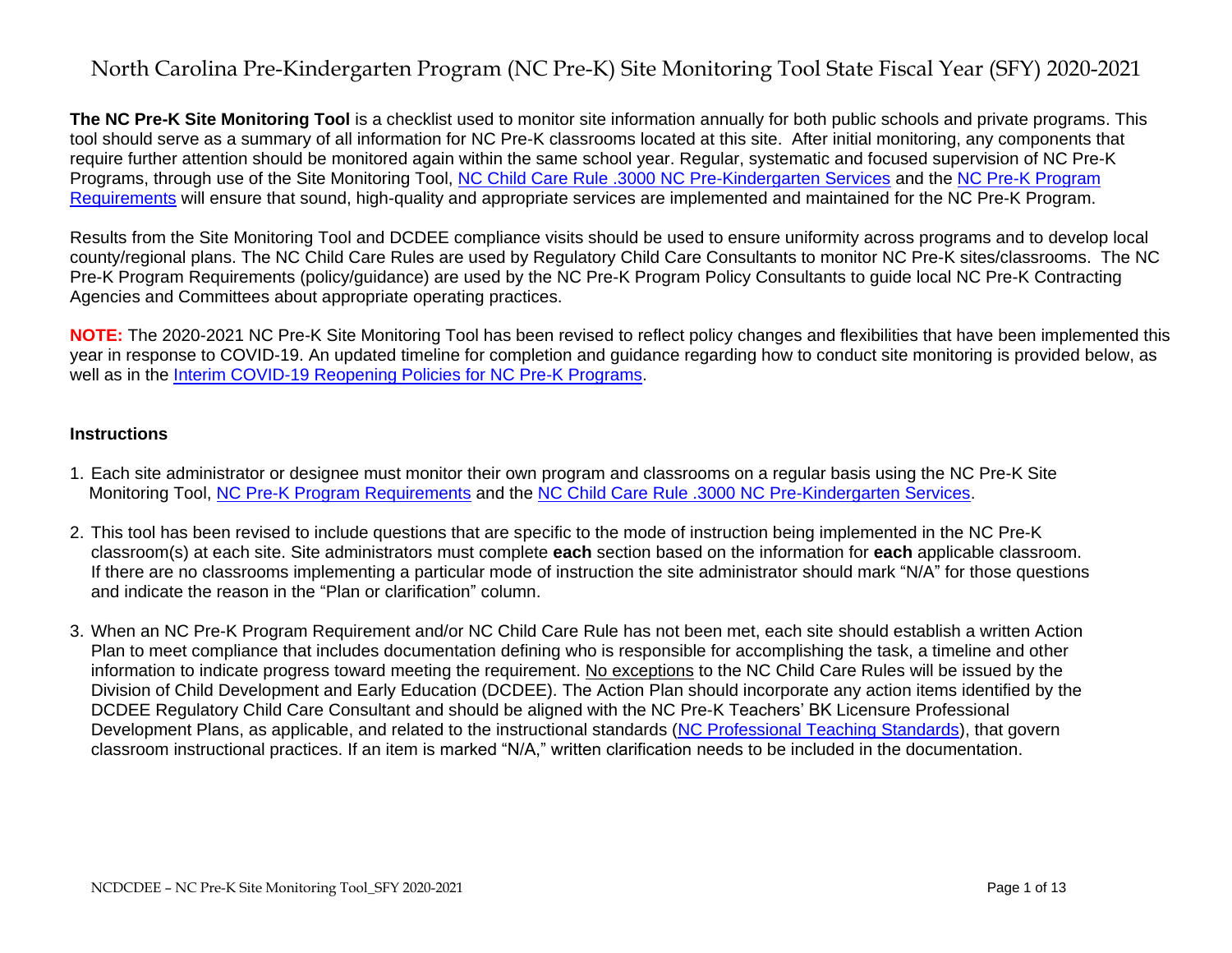4. By **January 31, 2021,** the site administrator or designee should complete the 2020-2021 NC Pre-K Site Monitoring Tool, sign/date the Assurance Statement and send an original **OR** scanned copy of the completed NC Pre-K Site Monitoring Tool (Action Plans for items not met must be attached) to the local NC Pre-K Contract Administrator.

NOTE: If a designee is assigned, it must be documented in writing and the designee must have the same decision-making authority as the site administrator or public school principal.

5. By **March 31, 2021** NC Pre-K contracting agencies must conduct on-site visits **OR** virtual/desktop reviews for **ALL** local NC Pre-K Program sites/classrooms and schedule follow-up visits/reviews as needed. The Site Monitoring Tool must be reviewed and validated by the local contracting agency using the source documents detailed in the tool.

NOTE: Source documents may be provided to the contracting agency during the on-site visit **OR** may be submitted to the contracting agency electronically or via hardcopy. Contracting agencies should communicate with site administrators to provide expectations for how to submit source documents.

6. After the on-site visit or virtual/desktop review has been completed, the contracting agency staff member(s) who conducted the review must complete the "Local Contractor Validation" statement and sign and date the tool.

*Information collected with this tool should be used by the local Contract Administrator to confirm, record and respond to during monitoring visits made by the Division of Child Development and Early Education, Early Education Branch NC Pre-K Program Policy Consultants and Monitoring Compliance Unit staff. NC Pre-K contracting agencies who will be undergoing Fiscal and Programmatic monitoring this year will be asked to provide documentation that the Site Monitoring process has been completed.*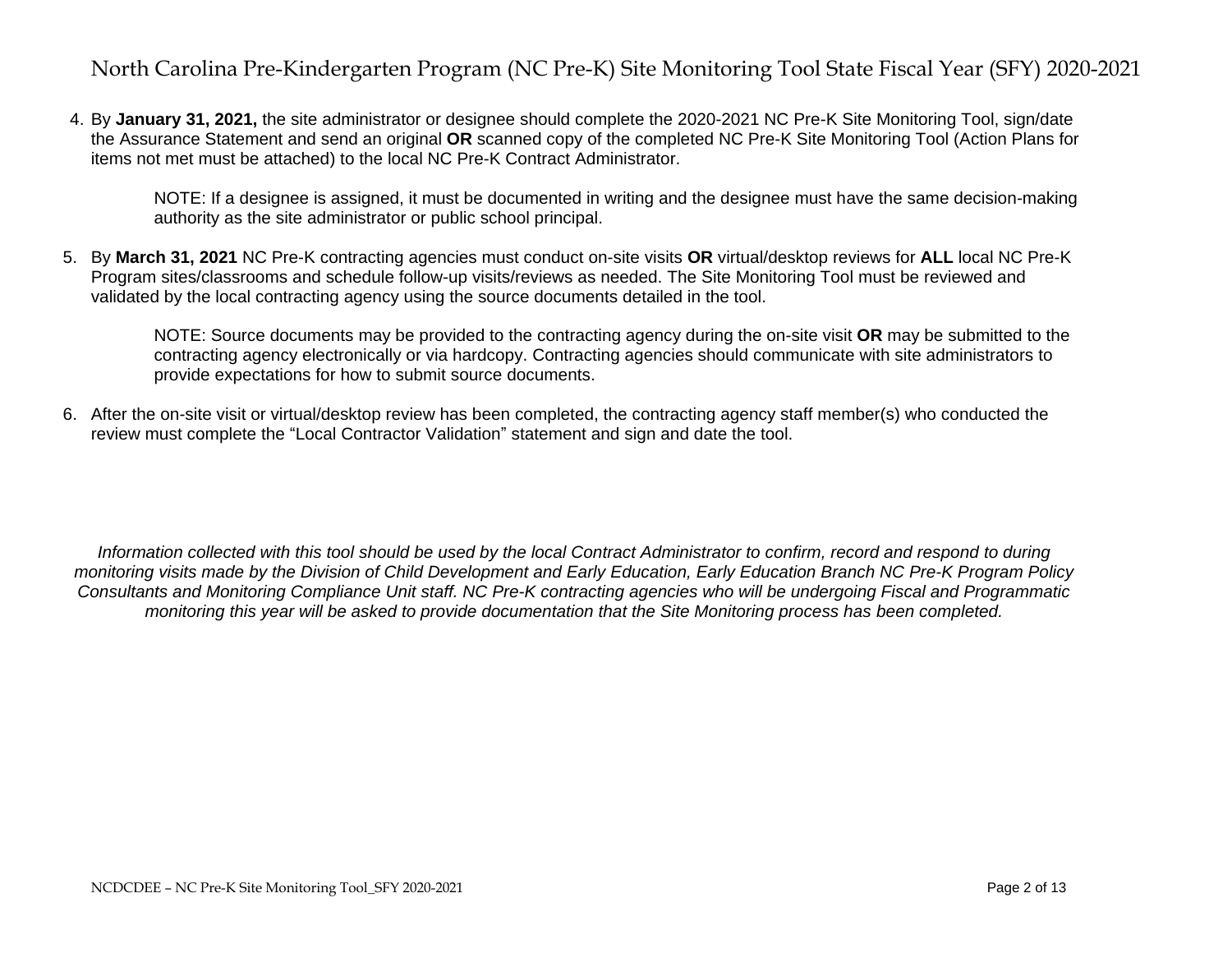### *This section must be completed by the Site Administrator or Designee as part of initial self-monitoring*

| Site Name:                                                                                                    |  |                                                                                          | Date(s) Site/Classroom(s) Monitored:                                       |                                       |  |
|---------------------------------------------------------------------------------------------------------------|--|------------------------------------------------------------------------------------------|----------------------------------------------------------------------------|---------------------------------------|--|
| Facility ID#:                                                                                                 |  |                                                                                          | Number of NC Pre-K Classrooms with<br>Zero (0) NC Pre-K Children Enrolled: |                                       |  |
| Number of NC Pre-K<br><b>Classrooms Monitored:</b><br>(based on Mode of Instruction at<br>time of monitoring) |  | Traditional/In-person<br><b>Hybrid</b><br><b>Fully Remote</b><br><b>Total Classrooms</b> | Site Monitoring Conducted By:<br>(please provide name)                     | Site Administrator:<br>0<br>Designee: |  |

### **NC Pre-K Program Requirements and Guidance - Section 3: The NC Pre-K Child**

| 3G. Children with Unique<br><b>Needs/Challenging Behaviors</b>                                                                                                                  | <b>Source</b>                                                                                              | Yes    | <b>No</b> | N/A | <b>Plan or clarification</b> |
|---------------------------------------------------------------------------------------------------------------------------------------------------------------------------------|------------------------------------------------------------------------------------------------------------|--------|-----------|-----|------------------------------|
| G1. If alternative placement has been<br>considered for any child with<br>challenging behaviors, a written plan is<br>on file that documents efforts to<br>maintain enrollment. | copy of plan on file<br>copy of the behavior checklist                                                     | О<br>О | □<br>О    | О   |                              |
| G2. Decisions regarding alternative<br>placement for any child with<br>challenging behaviors involve a state<br>level representative from the NC Pre-K<br>Program.              | written documentation of<br>communication, meetings and<br>resolution with state office<br>representatives | О      | О         | o   |                              |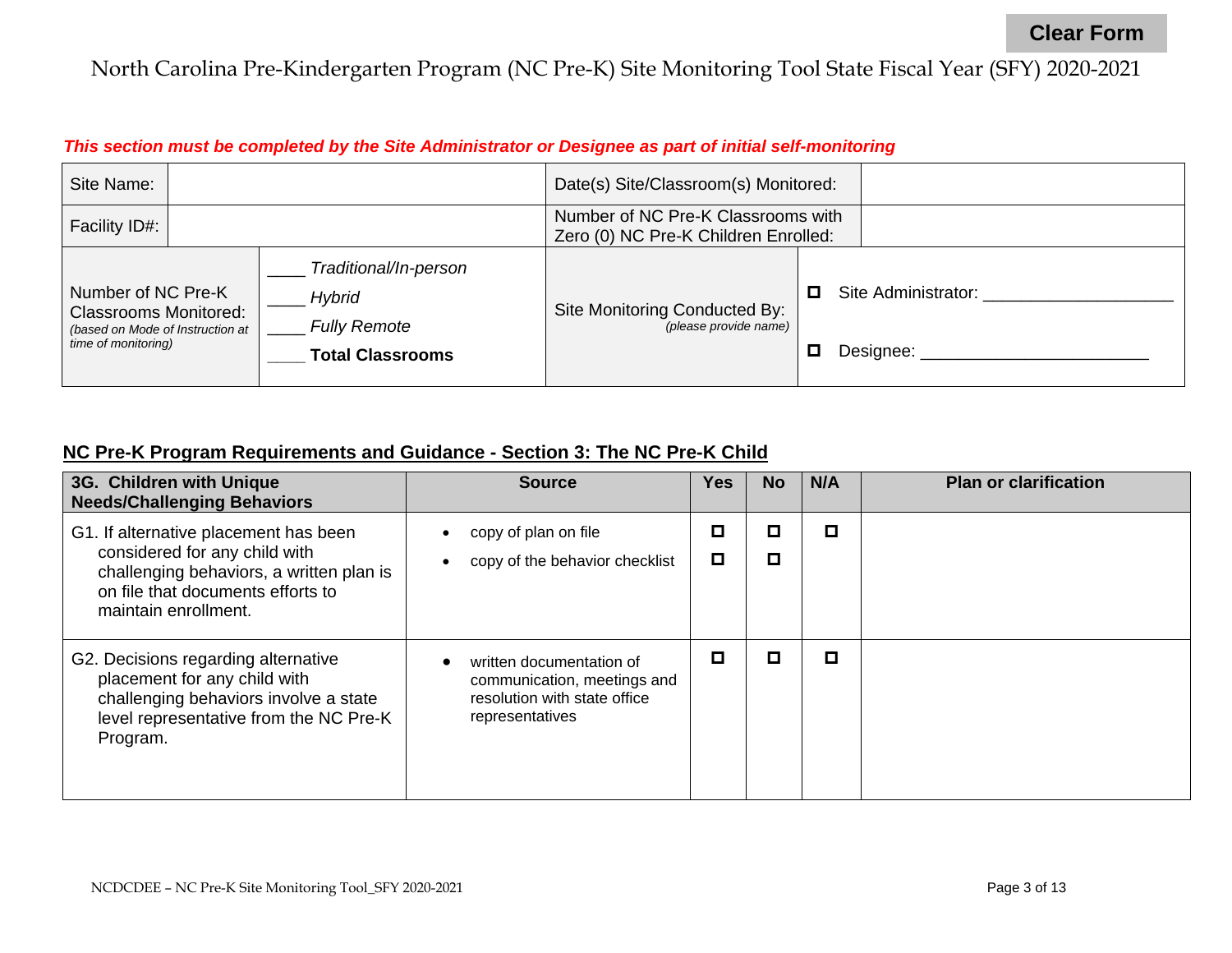### **NC Pre-K Program Requirements and Guidance - Section 4: The NC Pre-K Site**

#### **Interim COVID-19 Reopening Policies for NC Pre-K Programs - Section 6: Remote Learning Requirements**

#### *For Traditional/In-person Instruction Classrooms ONLY*

| NC Pre-K Program Requirements and Guidance - Section 4: The NC Pre-K Site                                              |                                                                                                            |                  |             |     |                              |  |  |
|------------------------------------------------------------------------------------------------------------------------|------------------------------------------------------------------------------------------------------------|------------------|-------------|-----|------------------------------|--|--|
| 4B. Official NC Pre-K Day and Year                                                                                     | <b>Source</b>                                                                                              | <b>Yes</b>       | <b>No</b>   | N/A | <b>Plan or clarification</b> |  |  |
| B1. NC Pre-K classroom provides a<br>minimum of a 6.5 hour instructional<br>day for traditional/in-person learners.    | classroom schedule or<br>$\bullet$<br>school calendar or<br>$\bullet$<br>operational policies<br>٠         | ◻<br>$\Box$<br>О | О<br>◘<br>О | О   |                              |  |  |
| B2. NC Pre-K Program operates 10<br>months or 36 weeks of which 5 days<br>may be used for professional<br>development. | classroom schedule or<br>$\bullet$<br>school calendar or<br>$\bullet$<br>operational policies<br>$\bullet$ | ◻<br>О<br>◻      | О<br>◘      | о   |                              |  |  |

#### *For Hybrid Instruction Classrooms ONLY*

| NC Pre-K Program Requirements and Guidance - Section 4: The NC Pre-K Site                                                                                                     |                                                                     |             |             |     |                              |  |  |  |
|-------------------------------------------------------------------------------------------------------------------------------------------------------------------------------|---------------------------------------------------------------------|-------------|-------------|-----|------------------------------|--|--|--|
| 4B. Official NC Pre-K Day and Year                                                                                                                                            | <b>Source</b>                                                       | <b>Yes</b>  | No          | N/A | <b>Plan or clarification</b> |  |  |  |
| B1. NC Pre-K classroom provides a<br>minimum of a 6.5 hour instructional<br>day on days when children receive<br>face-to-face instruction.                                    | classroom schedule or<br>school calendar or<br>operational policies | □<br>П<br>О | О<br>О<br>□ | о   |                              |  |  |  |
| <b>NOTE:</b> **Mark "yes" if children receive<br>face to face instruction and remote<br>learning instruction on the same day<br>and the total time is at least 6.5<br>hours** |                                                                     |             |             |     |                              |  |  |  |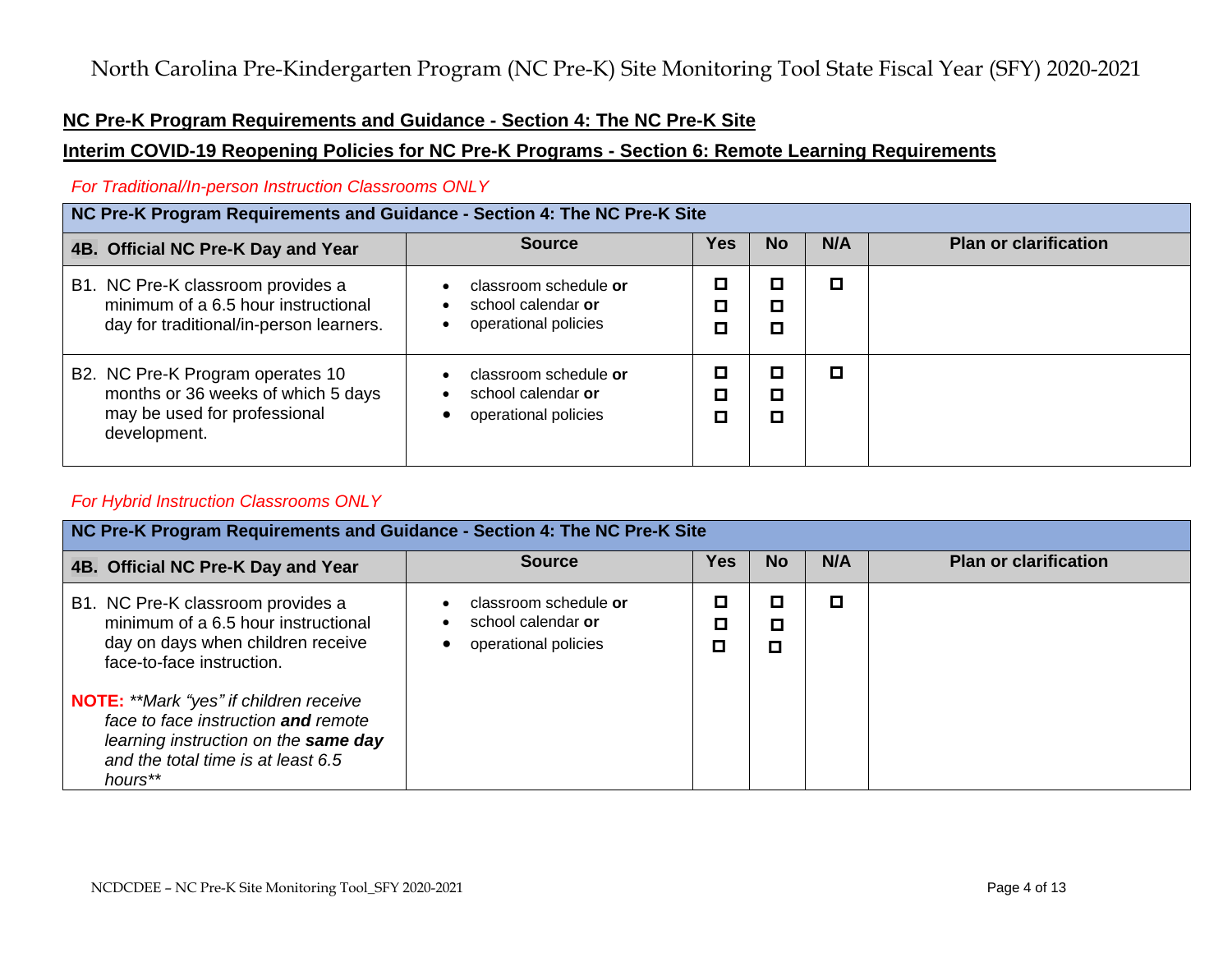| B2. NC Pre-K Program operates 10<br>months or 36 weeks of which 5 days<br>may be used for professional<br>development.                                                                              | classroom schedule or<br>$\bullet$<br>school calendar or<br>operational policies<br>$\bullet$                                                                                                              | $\Box$<br>$\Box$<br>$\Box$ | $\Box$<br>$\Box$<br>$\Box$ | $\Box$ |                              |
|-----------------------------------------------------------------------------------------------------------------------------------------------------------------------------------------------------|------------------------------------------------------------------------------------------------------------------------------------------------------------------------------------------------------------|----------------------------|----------------------------|--------|------------------------------|
| Interim COVID-19 Reopening Policies for NC Pre-K Programs - Section 6: Remote Learning Requirements                                                                                                 |                                                                                                                                                                                                            |                            |                            |        |                              |
| 6A. Method and Duration of Delivery                                                                                                                                                                 | <b>Source</b>                                                                                                                                                                                              | <b>Yes</b>                 | <b>No</b>                  | N/A    | <b>Plan or clarification</b> |
| A1. NC Pre-K teachers provide activities<br>and learning opportunities that total<br>approximately 6.5 hours of available<br>material on days when children receive<br>remote learning instruction. | lesson plans (at least 1 month)<br>$\bullet$<br>or<br>activity samples (remote<br>$\bullet$<br>moment recordings, materials<br>shared with families, etc.) or<br>family communications &<br>activities log | $\Box$<br>о<br>$\Box$      | 0<br>О<br>$\Box$           | $\Box$ |                              |
| 6D. Remote Instruction: 'Remote<br><b>Moments'</b>                                                                                                                                                  | <b>Source</b>                                                                                                                                                                                              | <b>Yes</b>                 | <b>No</b>                  | N/A    | <b>Plan or clarification</b> |
| D1. NC Pre-K teachers offer Remote<br>Moments at least once a day to<br>children/families who are participating<br>in remote learning.                                                              | lesson plans (at least 1 month)<br>$\bullet$<br>or<br>family communications &<br>activities log                                                                                                            | $\Box$<br>$\Box$           | $\Box$<br>$\Box$           | $\Box$ |                              |
| D2. Remote Moment content addresses<br>the five developmental domains from<br>the North Carolina Foundations for<br>Early Learning and Development.                                                 | lesson plans (at least 1 month)<br>$\bullet$                                                                                                                                                               | О                          | $\Box$                     | $\Box$ |                              |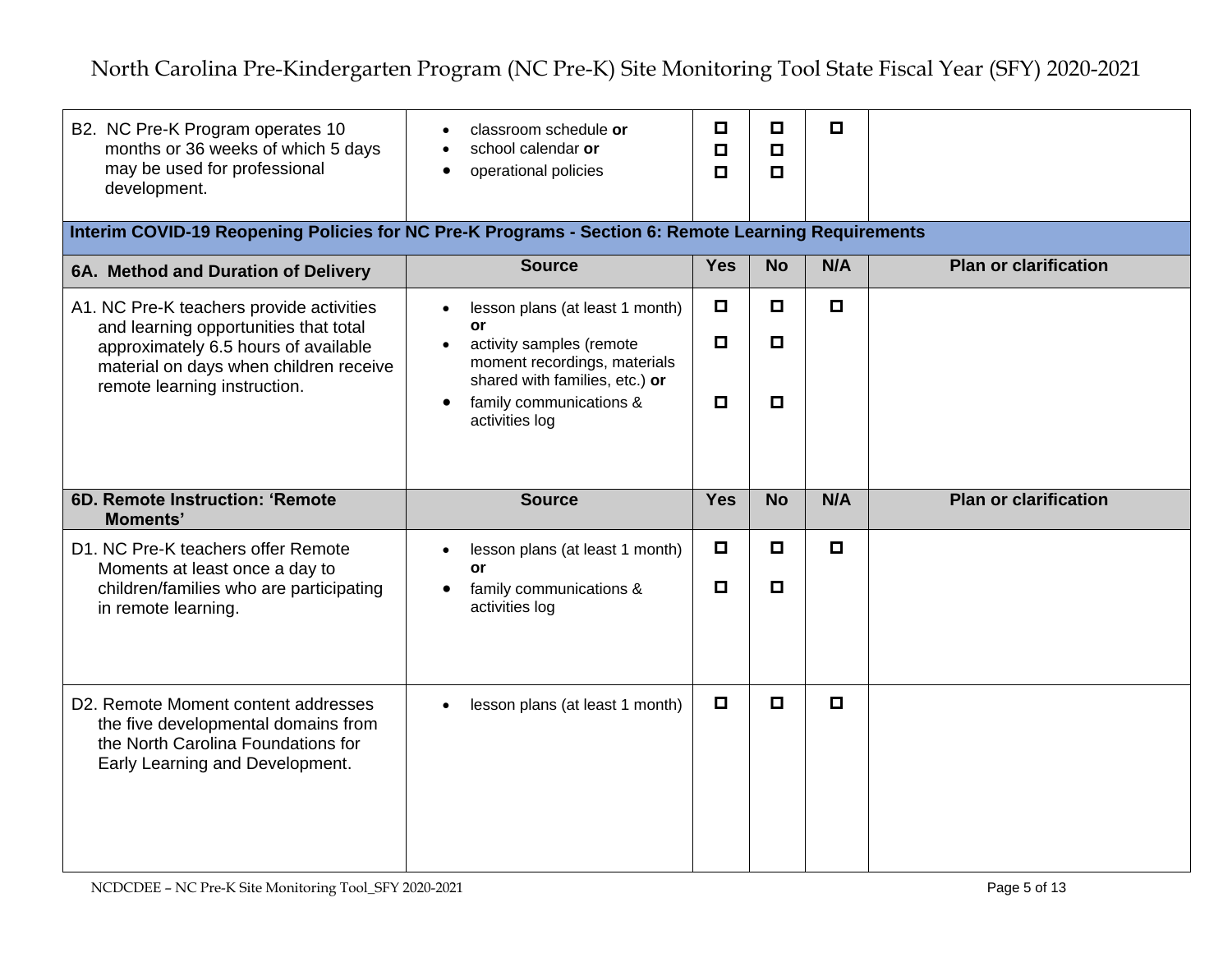| 6F. Daily Instruction in Hybrid Learning<br><b>Classrooms</b>                                                                       | <b>Source</b>                                                          | Yes | No | N/A | <b>Plan or clarification</b> |
|-------------------------------------------------------------------------------------------------------------------------------------|------------------------------------------------------------------------|-----|----|-----|------------------------------|
| F1. NC Pre-K teachers offer at least one<br>Family Check-in every week to each<br>child/family participating in remote<br>learning. | written documentation showing  <br>date and content of Family<br>Check | O   |    |     |                              |

### *For Fully Remote Instruction Classrooms ONLY*

| NC Pre-K Program Requirements and Guidance - Section 4: The NC Pre-K Site                                                                                        |                                                                                                                                                                                                                                |                            |                       |     |                              |  |  |
|------------------------------------------------------------------------------------------------------------------------------------------------------------------|--------------------------------------------------------------------------------------------------------------------------------------------------------------------------------------------------------------------------------|----------------------------|-----------------------|-----|------------------------------|--|--|
| 4B. Official NC Pre-K Day and Year                                                                                                                               | <b>Source</b>                                                                                                                                                                                                                  | <b>Yes</b>                 | <b>No</b>             | N/A | <b>Plan or clarification</b> |  |  |
| B1. NC Pre-K Program operates 10<br>months or 36 weeks of which 5 days<br>may be used for professional<br>development.                                           | classroom schedule or<br>school calendar or<br>operational policies<br>$\bullet$                                                                                                                                               | ◘<br>О<br>О                | О<br>О<br>П           | П   |                              |  |  |
| Interim COVID-19 Reopening Policies for NC Pre-K Programs - Section 6: Remote Learning Requirements                                                              |                                                                                                                                                                                                                                |                            |                       |     |                              |  |  |
| 6A. Method and Duration of Delivery                                                                                                                              | <b>Source</b>                                                                                                                                                                                                                  | <b>Yes</b>                 | <b>No</b>             | N/A | <b>Plan or clarification</b> |  |  |
| A1. NC Pre-K teachers provide activities<br>and learning opportunities that total<br>approximately 6.5 hours of available<br>material daily for remote learners. | lesson plans (at least 1 month)<br>$\bullet$<br><b>or</b><br>activity samples (remote<br>$\bullet$<br>moment recordings, materials<br>shared with families, etc.) or<br>family communications &<br>$\bullet$<br>activities log | $\Box$<br>$\Box$<br>$\Box$ | П<br>$\Box$<br>$\Box$ | П   |                              |  |  |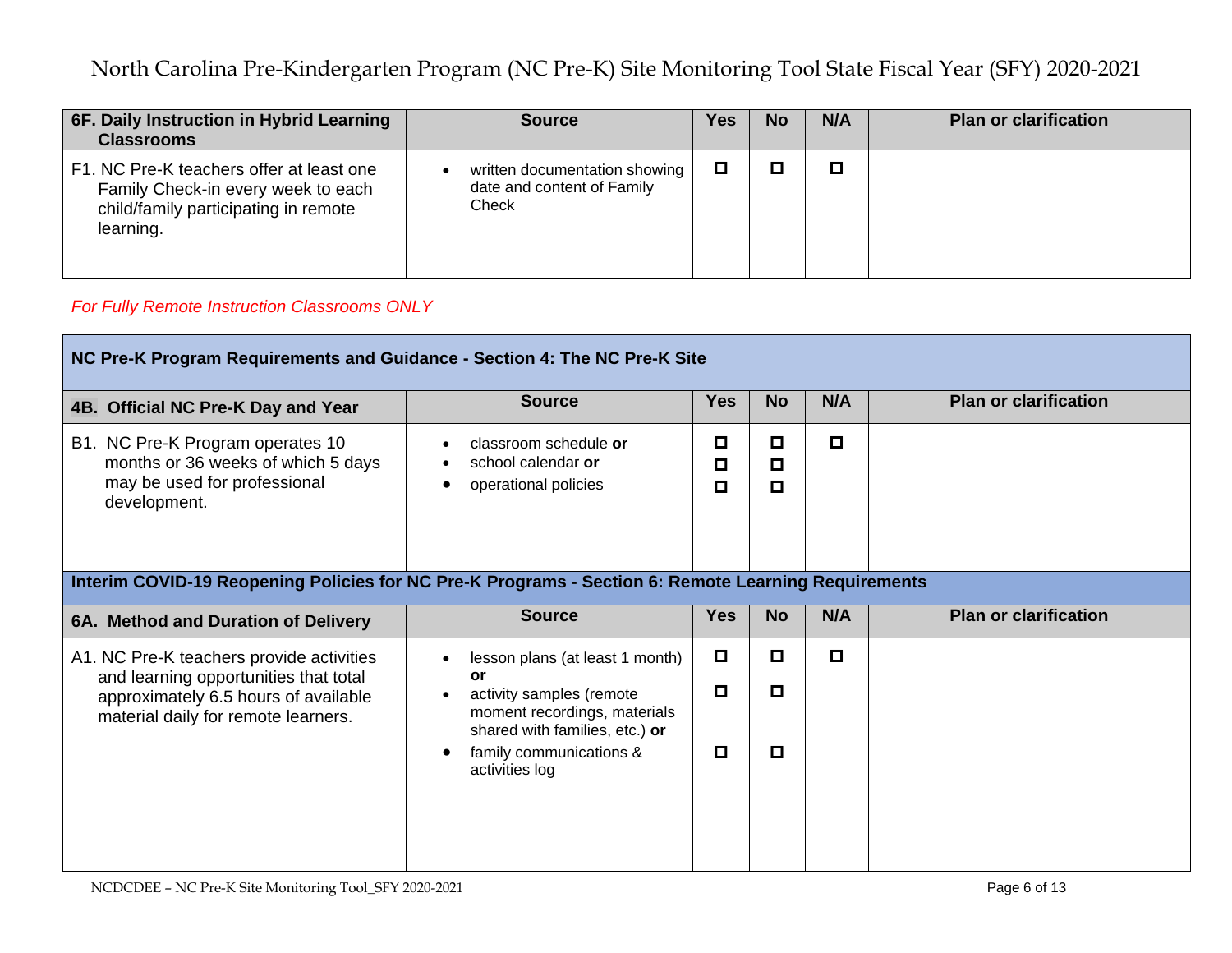| 6D. Remote Instruction: 'Remote<br>Moments'                                                                                                                      | <b>Source</b>                                                                                          | <b>Yes</b> | <b>No</b> | N/A | <b>Plan or clarification</b> |
|------------------------------------------------------------------------------------------------------------------------------------------------------------------|--------------------------------------------------------------------------------------------------------|------------|-----------|-----|------------------------------|
| D1. NC Pre-K teachers offer Remote<br>Moments at least twice per day (same<br>content) to children/families who are<br>participating in remote learning.         | lesson plans (at least 1 month)<br><b>or</b><br>family communications &<br>$\bullet$<br>activities log | ◻<br>О     | О<br>о    | О   |                              |
| D <sub>2</sub> . Remote Moment content addresses<br>the five developmental domains from<br>the North Carolina Foundations for<br>Early Learning and Development. | lesson plans (at least 1 month)<br>$\bullet$                                                           | $\Box$     | О         | ◘   |                              |
| 6F. Daily Instruction for Classrooms<br>with Remote Learners Only                                                                                                | <b>Source</b>                                                                                          | <b>Yes</b> | <b>No</b> | N/A | <b>Plan or clarification</b> |
| F1. NC Pre-K teachers offer at least two<br>Family Check-ins every week to each<br>child/family participating in remote<br>learning.                             | written documentation showing<br>$\bullet$<br>date and content of Family<br>Check                      | $\Box$     | О         | ◘   |                              |

### **NC Pre-K Program Requirements and Guidance - Section 4: The NC Pre-K Site (continued)**

#### *For ALL classrooms*

| 4C. Program Attendance Policy                                                                                                | <b>Source</b>                                                                                     | <b>Yes</b> | <b>No</b> | N/A | <b>Plan or clarification</b> |
|------------------------------------------------------------------------------------------------------------------------------|---------------------------------------------------------------------------------------------------|------------|-----------|-----|------------------------------|
| Documentation on file that families<br>C1.<br>were contacted when a child was<br>absent for more than 3 consecutive<br>days. | contact logs (i.e., telephone,<br>home visits)<br>or<br>written letters of notification<br>and/or | ◻<br>◻     |           |     |                              |
| NC Child Care Rule10A NCAC 09 .3003                                                                                          | written exceptions                                                                                | Ш          |           |     |                              |

NCDCDEE – NC Pre-K Site Monitoring Tool\_SFY 2020-2021 **Page 7 of 13**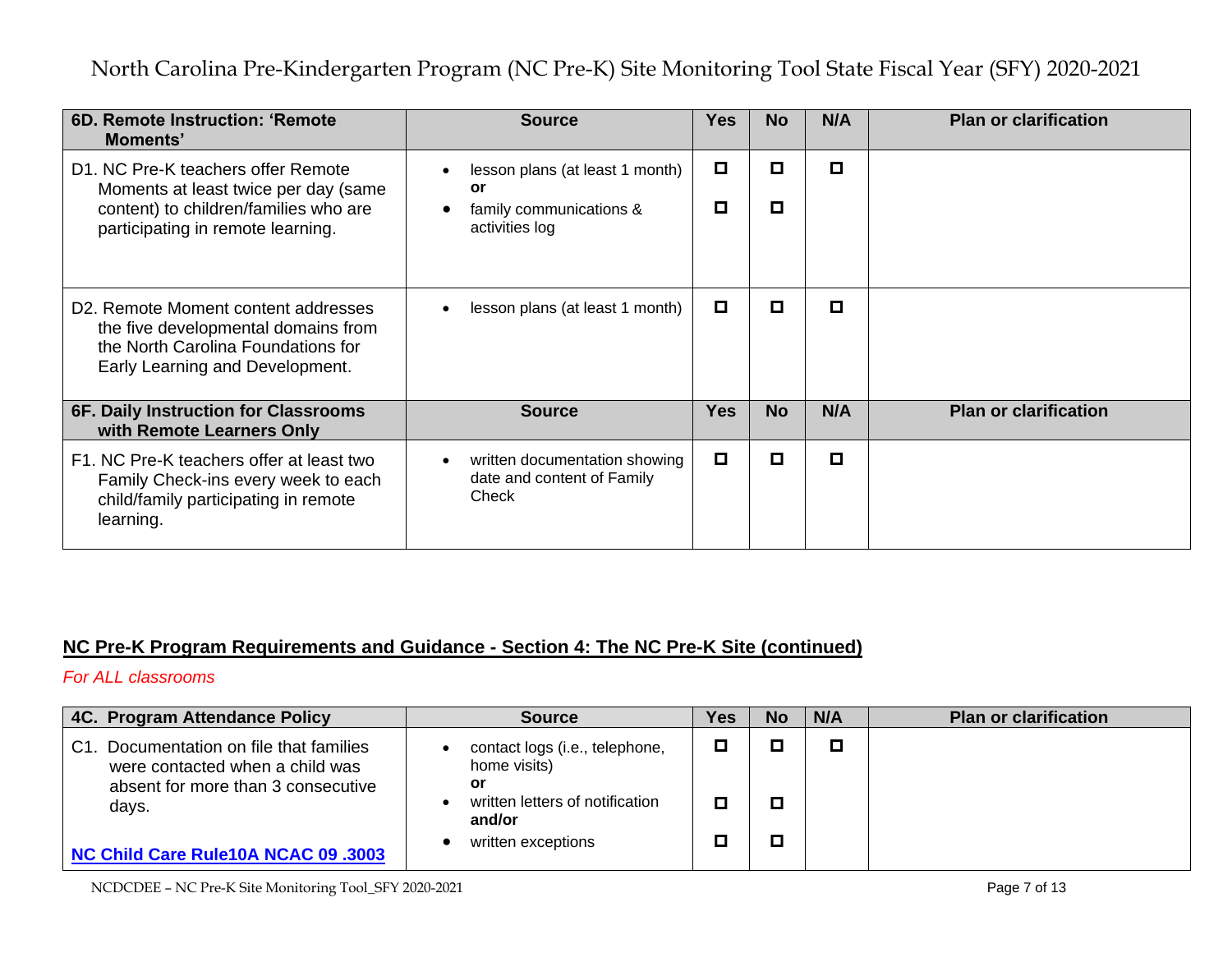| <b>4D. Nutrition</b>                                                                                                                                                                                 | <b>Source</b>                                                                                                                                               | <b>Yes</b>       | <b>No</b>        | N/A    | <b>Plan or clarification</b> |
|------------------------------------------------------------------------------------------------------------------------------------------------------------------------------------------------------|-------------------------------------------------------------------------------------------------------------------------------------------------------------|------------------|------------------|--------|------------------------------|
| D1. Fees are charged for meals only when<br>children do not qualify for free/reduced<br>priced meals and only after approval<br>by the Committee.                                                    | parent handbook<br>or<br>operational policies<br>and<br>documentation from NC Pre-K<br>Committee approving meal<br>fees                                     | ◻<br>$\Box$<br>О | o<br>$\Box$<br>О | $\Box$ |                              |
| <b>4E. Transportation Fees</b>                                                                                                                                                                       | <b>Source</b>                                                                                                                                               | <b>Yes</b>       | <b>No</b>        | N/A    | <b>Plan or clarification</b> |
| E1. Transportation fees are charged only<br>after all other options have been<br>exhausted and no eligible child is<br>denied services based on the inability<br>to pay.                             | parent handbook<br>$\bullet$<br>or<br>operational policies<br>and<br>documentation from NC Pre-K<br>$\bullet$<br>Committee approving<br>transportation fees | $\Box$<br>□<br>О | О<br>o<br>$\Box$ | $\Box$ |                              |
| <b>4G. Religious Activities</b>                                                                                                                                                                      | <b>Source</b>                                                                                                                                               | <b>Yes</b>       | <b>No</b>        | N/A    | <b>Plan or clarification</b> |
| G1. During the NC Pre-K portion of day,<br>NC Pre-K funds are not used to pay<br>for religious worship,<br>instruction/proselytization activities or<br>equipment/supplies for religious<br>worship. | parent handbook<br>$\bullet$<br>or<br>operational policies<br>$\bullet$                                                                                     | ◻<br>◻           | О<br>$\Box$      | $\Box$ |                              |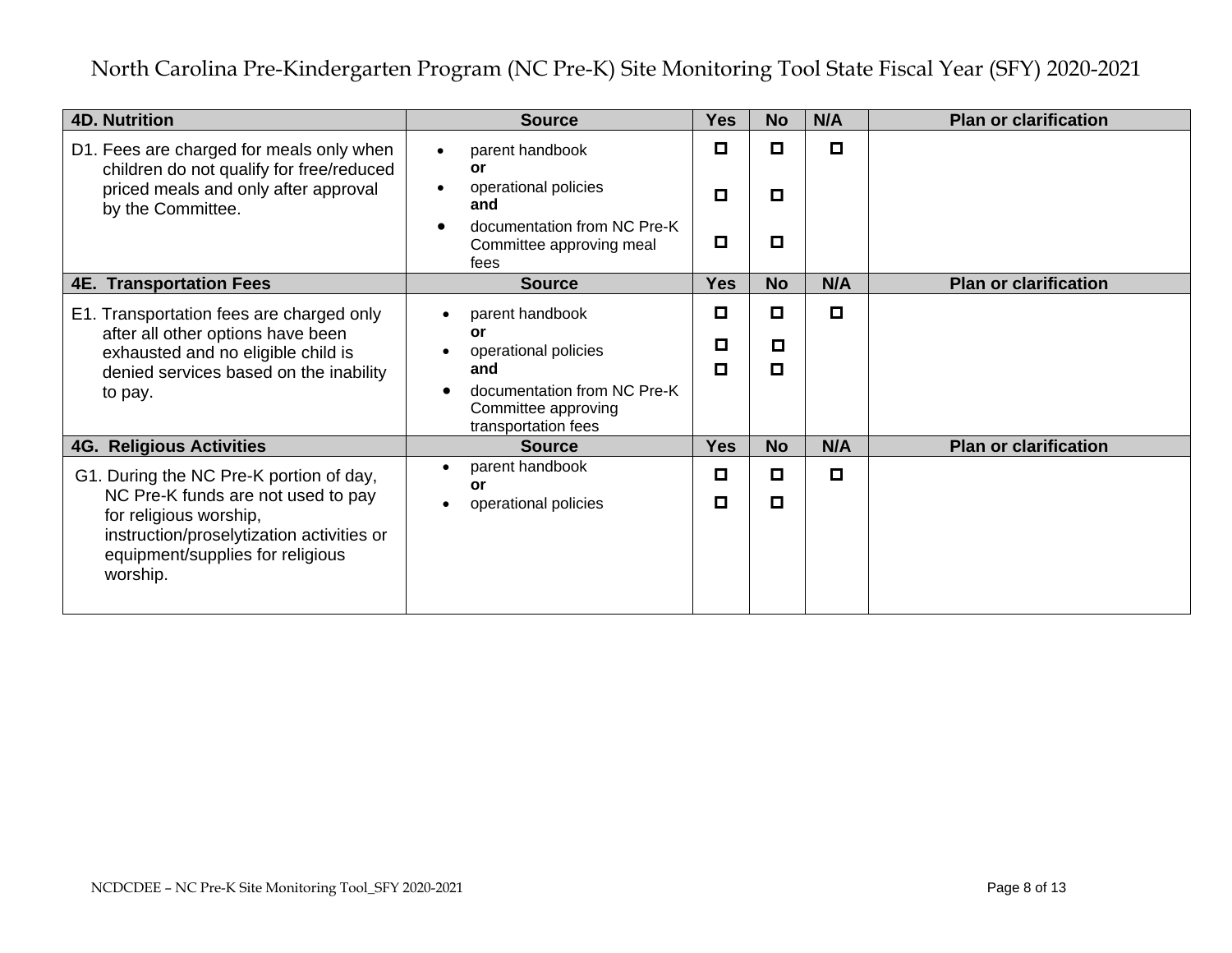## **Section 5: The NC Pre-K Classroom**

| A. Child Health Assessment                                                                                                                                                                                                                                                                                                                                | <b>Source</b>                                            | <b>Yes</b> | <b>No</b> | N/A | <b>Plan or clarification</b> |
|-----------------------------------------------------------------------------------------------------------------------------------------------------------------------------------------------------------------------------------------------------------------------------------------------------------------------------------------------------------|----------------------------------------------------------|------------|-----------|-----|------------------------------|
| A1. Health assessments are on file for all<br>NC Pre-K children                                                                                                                                                                                                                                                                                           | copy of each child's health<br>assessment<br><b>or</b>   | $\Box$     | $\Box$    |     |                              |
| NC Child Care Rule10A NCAC 09 .3005                                                                                                                                                                                                                                                                                                                       | copy of parent notification                              | $\Box$     | $\Box$    |     |                              |
| If not, the family/parent given written<br>notice to have the assessment<br>completed within 30 calendar days in<br>accordance with NC Child Care Rule<br>10A NCAC 09 .3005 (a).                                                                                                                                                                          | letter<br>and<br>written documentation of<br>appointment | О          | О         |     |                              |
| <b>**NOTE:</b> In response to the COVID-19<br>crisis, the requirements to submit a<br>certification of immunization and a<br>health assessment have been extended<br>and will be reinstated on December 1,<br>2020. The 30-day grace period will end<br>December 30, 2020.<br><b>NCDHHS Immunization Branch</b><br><b>Governor Cooper Executive Order</b> |                                                          |            |           |     |                              |
| <b>B. Developmental Screening</b>                                                                                                                                                                                                                                                                                                                         | <b>Source</b>                                            | <b>Yes</b> | <b>No</b> | N/A | <b>Plan or clarification</b> |
| B1. All children are screened within ninety<br>days of the first day of attendance<br>using an approved screening tool.                                                                                                                                                                                                                                   | dated cover sheet of each<br>child's screening<br>or     | $\Box$     | $\Box$    |     |                              |
| <b>Exception:</b><br>1. Child screened at time of application<br>2. Child has an IEP                                                                                                                                                                                                                                                                      | copy of child's IEP                                      | О          | О         |     |                              |
| <b>NC Child Care Rule10A NCAC 09 .3006</b>                                                                                                                                                                                                                                                                                                                |                                                          |            |           |     |                              |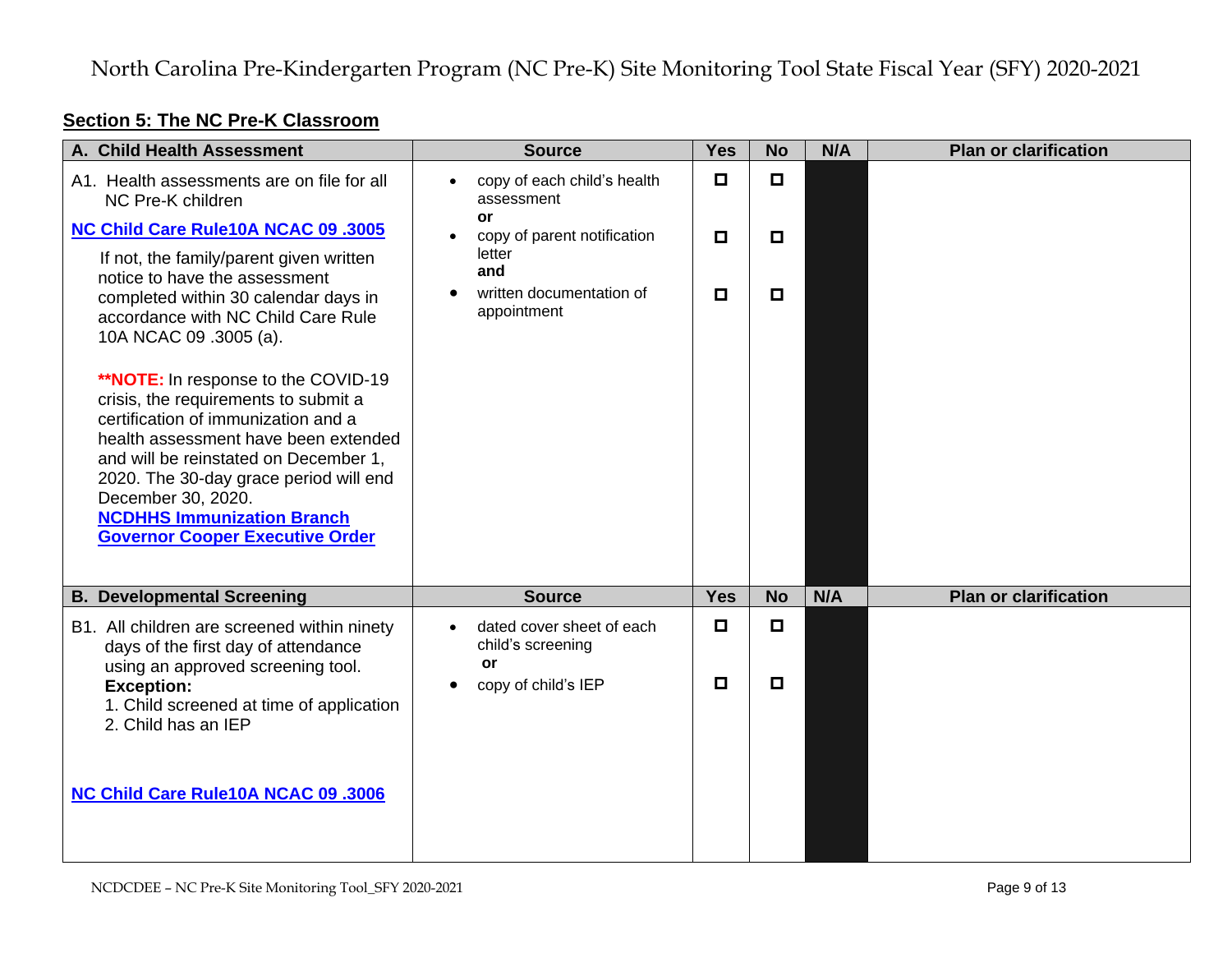| C. Early Learning Standards & Curricula                                                                                                                                 | <b>Source</b>                                                                          | <b>Yes</b>       | <b>No</b>        | N/A    | <b>Plan or clarification</b> |
|-------------------------------------------------------------------------------------------------------------------------------------------------------------------------|----------------------------------------------------------------------------------------|------------------|------------------|--------|------------------------------|
| C1. An approved curriculum is used in the<br>NC Pre-K classroom(s) according to<br>the approved curriculum's<br>recommendations.<br>NC Child Care Rule10A NCAC 09 .3007 | lesson plans (at least 1<br>month)<br>and<br>direct observation                        | $\Box$<br>$\Box$ | $\Box$<br>$\Box$ |        |                              |
| <b>D. Formative Assessment</b>                                                                                                                                          | <b>Source</b>                                                                          | <b>Yes</b>       | <b>No</b>        | N/A    | <b>Plan or clarification</b> |
| D1. Ongoing assessment is conducted<br>according to the approved assessment<br>instrument's recommendations.<br><b>NC Child Care Rule10A NCAC 09 .3008</b>              | evidence of child's progress<br>documented in accordance<br>with assessment procedures | $\Box$           | $\Box$           |        |                              |
| E. Staff-to-Child Ratio and Class Size                                                                                                                                  | <b>Source</b>                                                                          | <b>Yes</b>       | <b>No</b>        | N/A    | <b>Plan or clarification</b> |
| E1. Class size is 18 children or less<br>regardless of classroom mode of<br>instruction.                                                                                | direct observation and<br>attendance roster                                            | $\Box$<br>$\Box$ | $\Box$<br>$\Box$ | $\Box$ |                              |
| E2. Staff/Child ratio is 1:9 or less<br>regardless of classroom mode of<br>instruction.                                                                                 | direct observation and<br>attendance roster                                            | $\Box$<br>$\Box$ | $\Box$<br>$\Box$ | $\Box$ |                              |
| <b>G. Rest Time</b>                                                                                                                                                     | <b>Source</b>                                                                          | <b>Yes</b>       | <b>No</b>        | N/A    | <b>Plan or clarification</b> |
| G1. Staff/child ratio is 1:18 during rest time.<br>Second staff on premises within calling<br>distance.<br><b>NC Child Care Rule10A NCAC 09 .3009</b>                   | direct observation and<br>attendance roster                                            | $\Box$<br>$\Box$ | $\Box$<br>$\Box$ | $\Box$ |                              |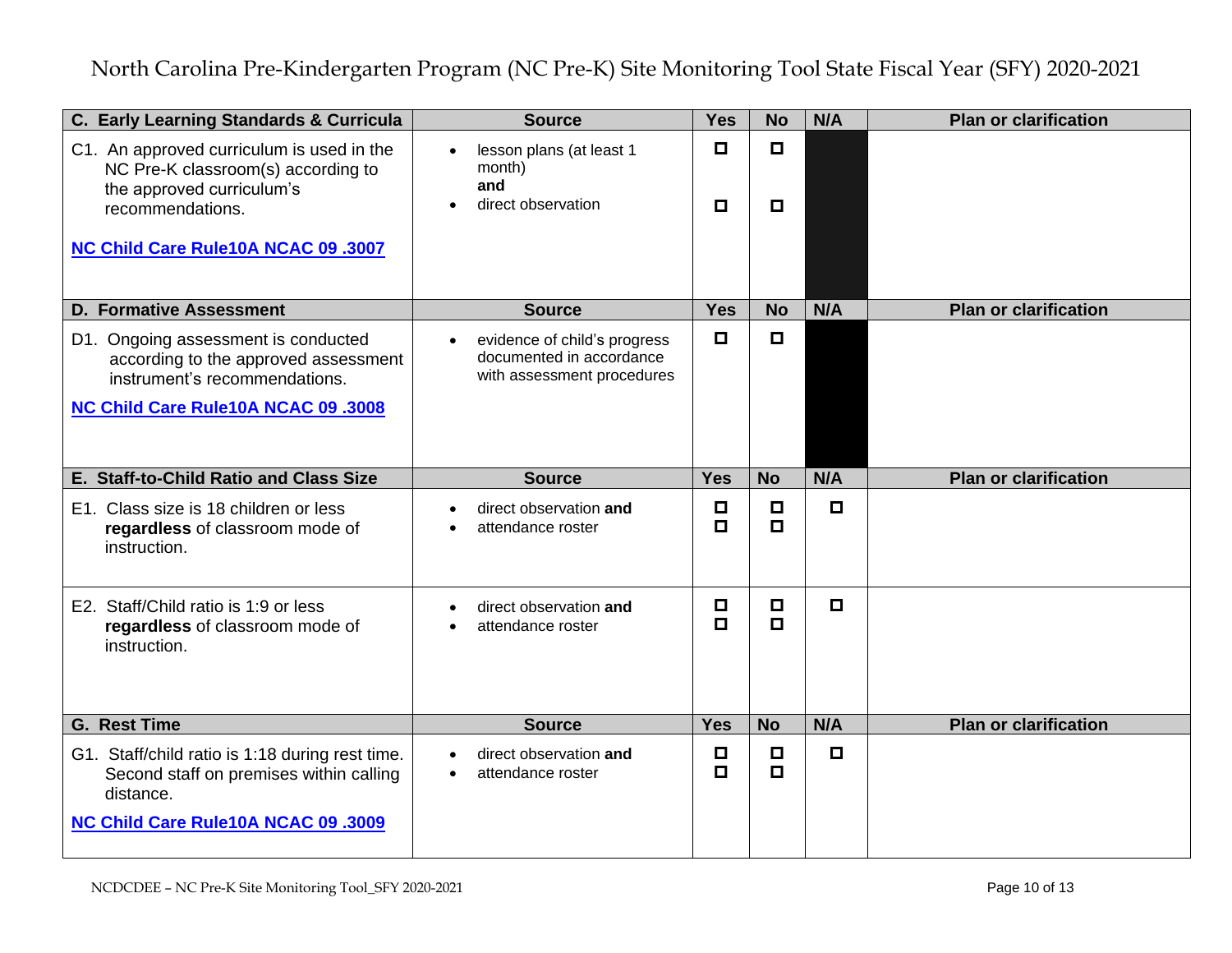| <b>I. Family Engagement</b>                                                                                                                                                                           | <b>Source</b>                                                                                     | Yes | No | N/A | <b>Plan or clarification</b> |
|-------------------------------------------------------------------------------------------------------------------------------------------------------------------------------------------------------|---------------------------------------------------------------------------------------------------|-----|----|-----|------------------------------|
| Opportunities for parents and families<br>11.<br>to be involved in their child's learning<br>and parent education is made available<br>to the extent feasible.<br>NC Child Care Rule10A NCAC 09 .3010 | log of activities/opportunities/<br>communications and<br>Sign-in sheets of family<br>involvement | О   |    | О   |                              |
|                                                                                                                                                                                                       |                                                                                                   |     |    |     |                              |

## **Section 6: The NC Pre-K Staff**

| A. Site-Level Administrator Licensure<br>and Credentials                                                                                                                                                   | <b>Source</b>                            | <b>Yes</b> | <b>No</b> | N/A | <b>Plan or clarification</b> |
|------------------------------------------------------------------------------------------------------------------------------------------------------------------------------------------------------------|------------------------------------------|------------|-----------|-----|------------------------------|
| A2. Administrators of NC Pre-K sites are<br>not serving as the NC Pre-K Lead<br>Teacher or NC Pre-K Teacher<br>Assistant.                                                                                  | assurance statement on file              | О          | О         |     |                              |
| A3. Administrator vacancies do not<br>exceed 12 weeks.<br>NC Child Care Rule10A NCAC 09 .3011                                                                                                              | assurance statement on file              | П          | o         |     |                              |
|                                                                                                                                                                                                            |                                          |            |           |     |                              |
| <b>D. Substitute Staff</b>                                                                                                                                                                                 | <b>Source</b>                            | <b>Yes</b> | <b>No</b> | N/A | <b>Plan or clarification</b> |
| D1. When a member of the NC Pre-K<br>teaching staff is unable to work, a<br>substitute staff person is provided to<br>maintain the staff-to-child ratio<br>regardless of classroom mode of<br>instruction. | substitute log by classroom<br>$\bullet$ | П          | o         | О   |                              |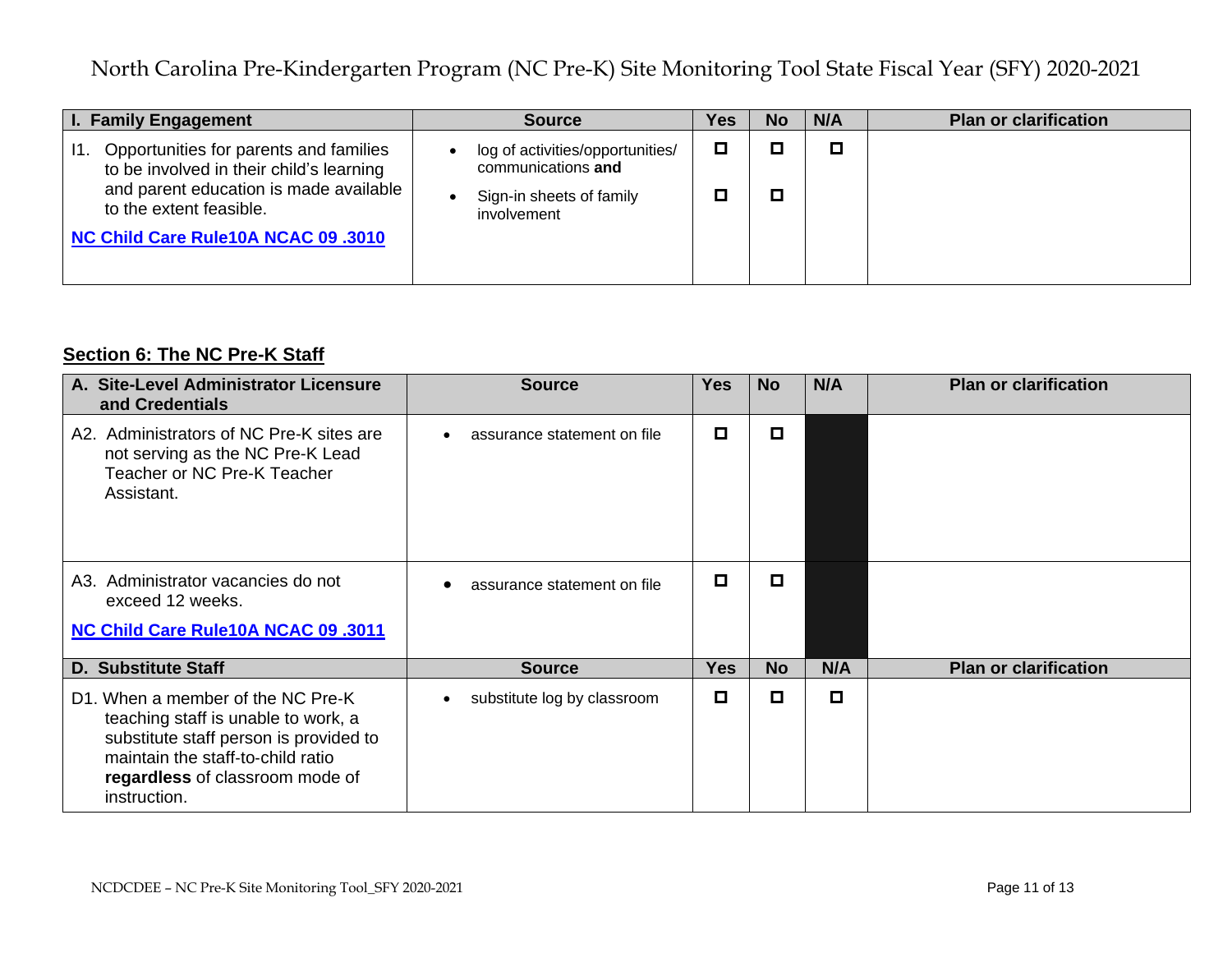| D2. Substitute staff that are in the NC<br>Pre-K classroom for 16 or more<br>attendance days have been<br>documented and approved in the NC<br>Pre-K Plan database.                                                                        | NC Pre-K Plan<br>$\bullet$                                                                                 | П           | О           | О   |  |
|--------------------------------------------------------------------------------------------------------------------------------------------------------------------------------------------------------------------------------------------|------------------------------------------------------------------------------------------------------------|-------------|-------------|-----|--|
| E. NC Pre-K Teacher and Teacher<br><b>Assistant Standards</b>                                                                                                                                                                              | <b>Source</b>                                                                                              | <b>Yes</b>  | <b>No</b>   | N/A |  |
| E1. NC Pre-K teachers and teacher<br>assistants provide instructional day-to-<br>day learning activities for children<br>enrolled in the NC Pre-K program for<br>at least 32.5-hours a week.<br><b>NC Child Care Rule10A NCAC 09 .3015</b> | classroom schedule or<br>$\bullet$<br>school calendar or<br>$\bullet$<br>operational policies<br>$\bullet$ | О<br>О<br>О | о<br>о<br>о |     |  |

## **Section 7: Evaluation and Monitoring**

| A. ECERS-R Assessments                                                                         | Source                            | Yes | <b>No</b> | N/A | Plan or clarification |
|------------------------------------------------------------------------------------------------|-----------------------------------|-----|-----------|-----|-----------------------|
| A1. Classrooms score 5.0 or higher on<br><b>ECERS-R</b> assessments.                           | <b>ECERS-R</b> assessment reports | О   |           | о   |                       |
| A2. Improvement plans are developed as<br>needed based on ECERS-R<br>assessment less than 5.0. | copy of improvement plan          | □   |           | о   |                       |